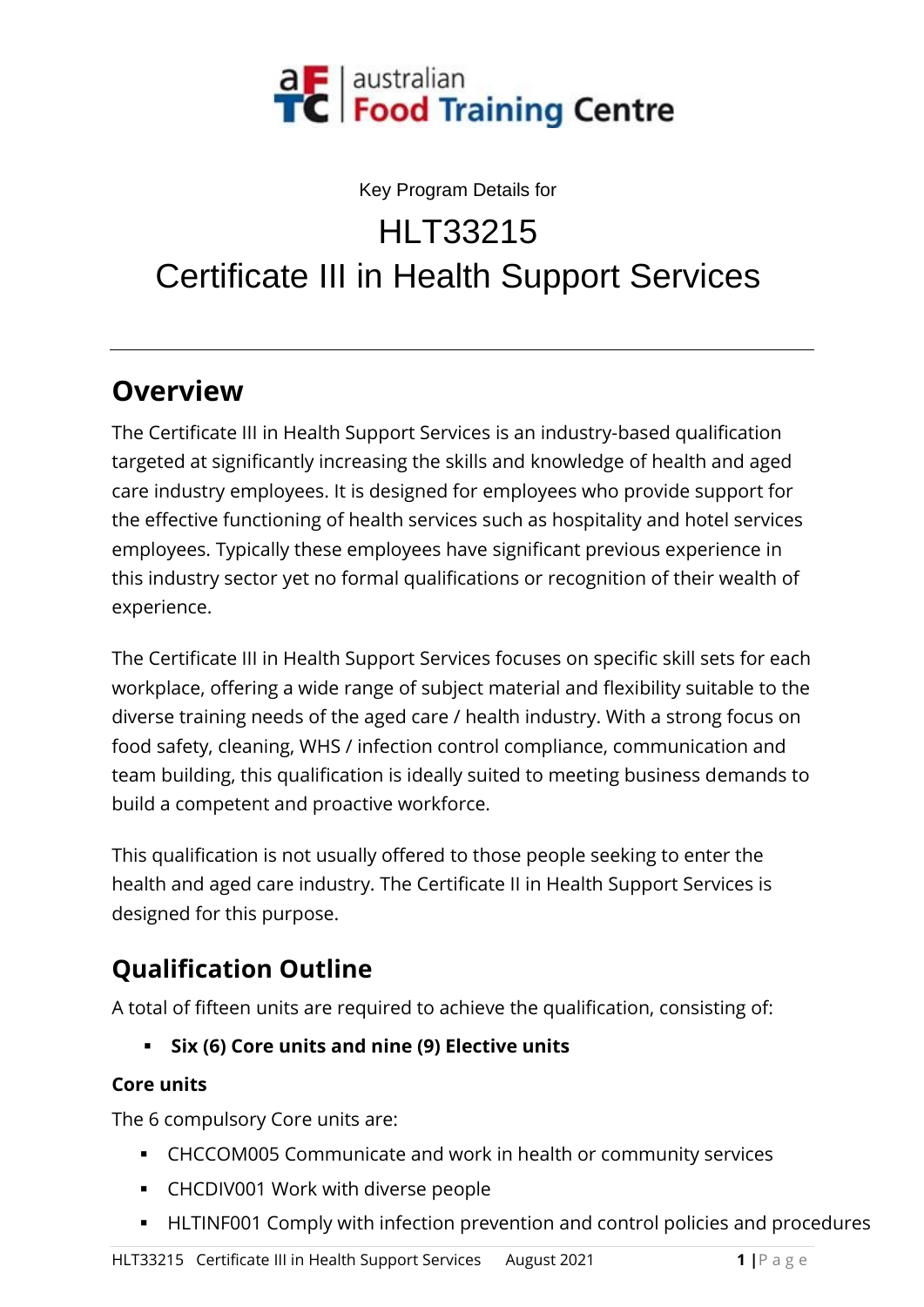- HLTWHS001 Participate in workplace health and safety
- HLTWHS005 Conduct manual tasks safely
- BSBWOR301Organise personal work priorities and professional development

#### **Elective units**

A wide range of elective units are available and can be packaged to provide either:

- 1. A targeted qualification typically focused on either:
	- Pantry / Kitchen responsibilities
	- Cleaning duties
	- Laundry duties
- 2. A general qualification that covers a range of work functions.

Elective units are selected to best align with the areas that each employee is working in and take into account potential career paths. A full listing of units is available upon request.

### **Off-the-Job Workshops**

The Certificate III in Health Support Services requires the equivalent of 9 full days (or 17 half-days) of off-the-job delivery. For ease of delivery the core and elective units are organised into a training program typically consisting of 10 separate modules.

| <b>Module</b>                                    | Code                                 | <b>Units</b>                                                                                                                    |
|--------------------------------------------------|--------------------------------------|---------------------------------------------------------------------------------------------------------------------------------|
| Participate in<br>workplace health<br>and safety | HLTWHS001                            | Participate in workplace health and safety                                                                                      |
| Conduct manual<br>tasks safely                   | HLTWHS005                            | Conduct manual tasks safely                                                                                                     |
| Food safety in<br>health care                    | HLTFSE001<br>HLTFSE005<br>SITXFSA401 | Follow basic food safety practices<br>Apply and monitor food safety requirements<br>Develop and implement a food safety program |

**For example:** Employees may have the following mix of units: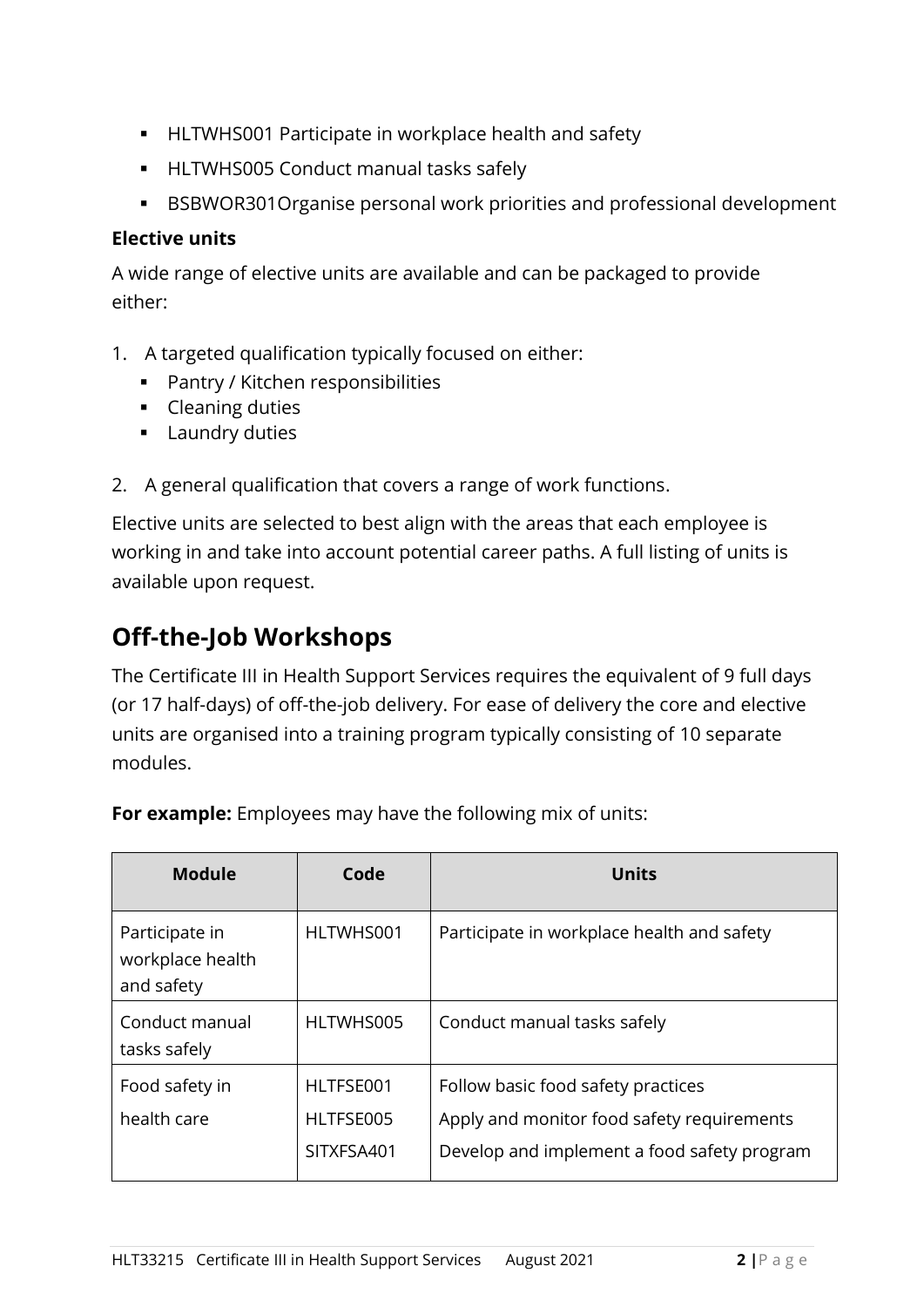| Dietary and meal<br>planning           | HLTAHA018   | Assist with planning and evaluating meals and<br>menus to meet recommended dietary guidelines          |
|----------------------------------------|-------------|--------------------------------------------------------------------------------------------------------|
|                                        | HLTAHA019   | Assist with the monitoring and modification of<br>meals and menus according to individualised<br>plans |
| Infection control                      | HLTINF001   | Comply with infection prevention and control<br>policies and procedures                                |
| Cleaning                               | CPPCLO4022A | Organise and monitor cleaning operations                                                               |
| Conduct internal<br>food safety audits | HLTFSE008   | Conduct internal food safety audits                                                                    |
| Deliver excellent<br>customer service  | BSBCUS201   | Deliver a service to customers                                                                         |
| Working in<br>health care              | CHCCOM005   | Communicate and work in health or community<br>services                                                |
| Workplace                              | CHCDIV001   | Work with diverse people                                                                               |
| communication<br>and teamwork          | BSBWOR301   | Organise personal work priorities and<br>development                                                   |
|                                        | BSBTWK201   | Work effectively with others                                                                           |

**Duration:** A combination of both on-the-job and off-the-job training is required to complete the qualification. The program is delivered over a 12 – 18 month period.

The off-the-job workshops can be run as either 17 x 3.5 hour workshops or the equivalent of up to 9 full-day workshops.

**Note:** This qualification is current from 8<sup>th</sup> December 2015.

**Venue:** All training workshops are run on-site at your workplace.

**Clothing and Equipment:** Each learner must wear their usual uniform and footwear for the workshops.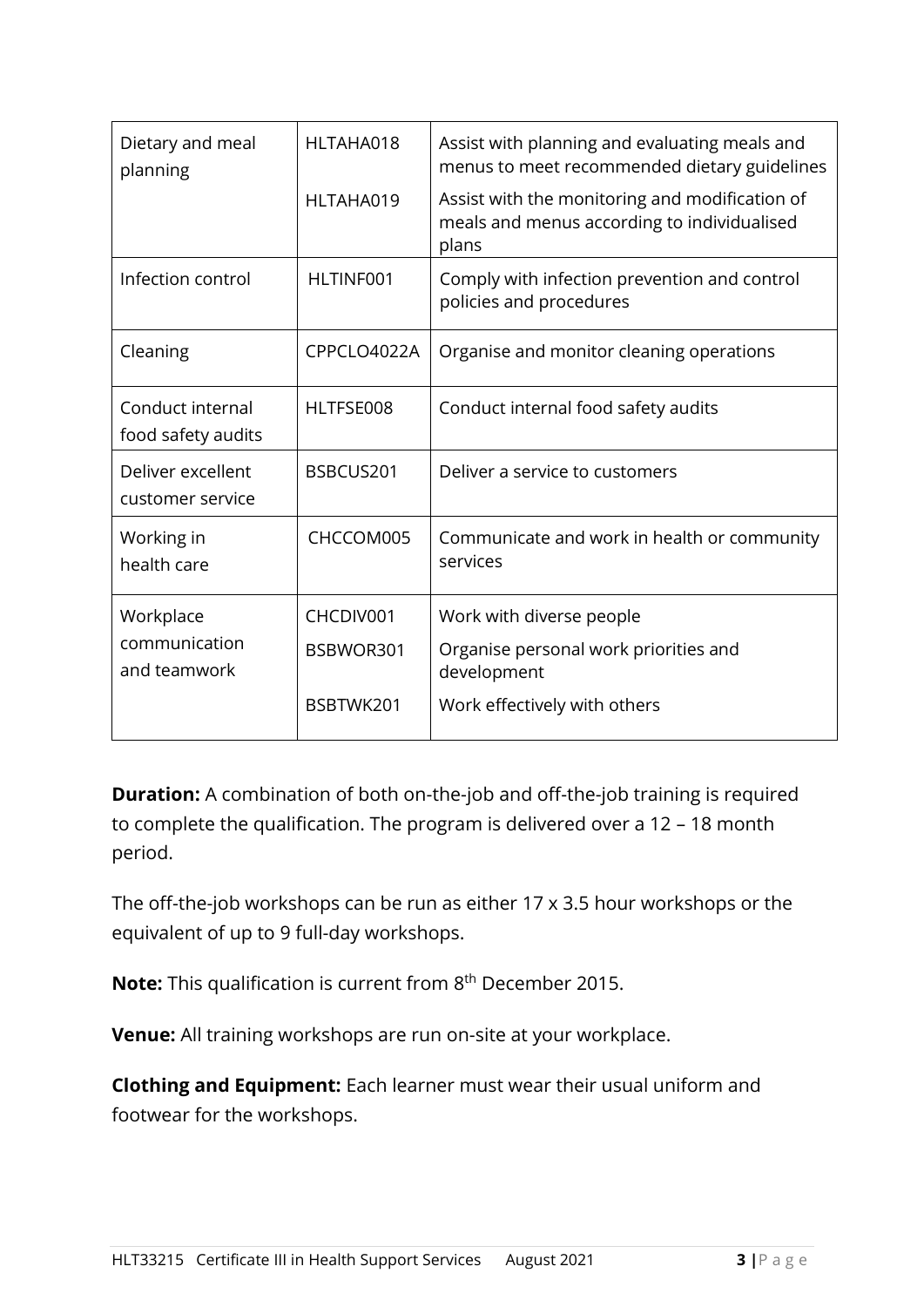## **Recognition of Prior Learning**

Courses may be shortened considerably through students gaining exemption from units, or parts of units, under recognition of prior learning provisions. The main focus of RPL is to determine the student's current level of competency, so that courses can be tailored (and where possible shortened) to gain maximum benefit from each training investment.

■ Download our RPL Brochure to find out more

### **Support for Participants**

The Australian Food Training Centre aims to ensure that our courses and training programs meet the needs of a changing, dynamic and diverse workforce. We therefore encourage students from non-English speaking backgrounds to enrol (or with any other unique learning needs) and can arrange for learner support through each student's workplace. This support includes areas such as literacy/numeracy skills and in general study skills.

#### **Employment Prospects and Future Educational Opportunities**

The Certificate III in Health Support Services supports students and businesses in career planning and development by offering individuals the opportunity to develop their health support services skills on the job without having to do extensive external studies.

Upon course completion, higher studies are available including a number of specialist Certificate III and Certificate IV programs from both the Health or Asset Maintenance training packages. This course positions students well to advance their careers in the fields of both health support services and asset maintenance.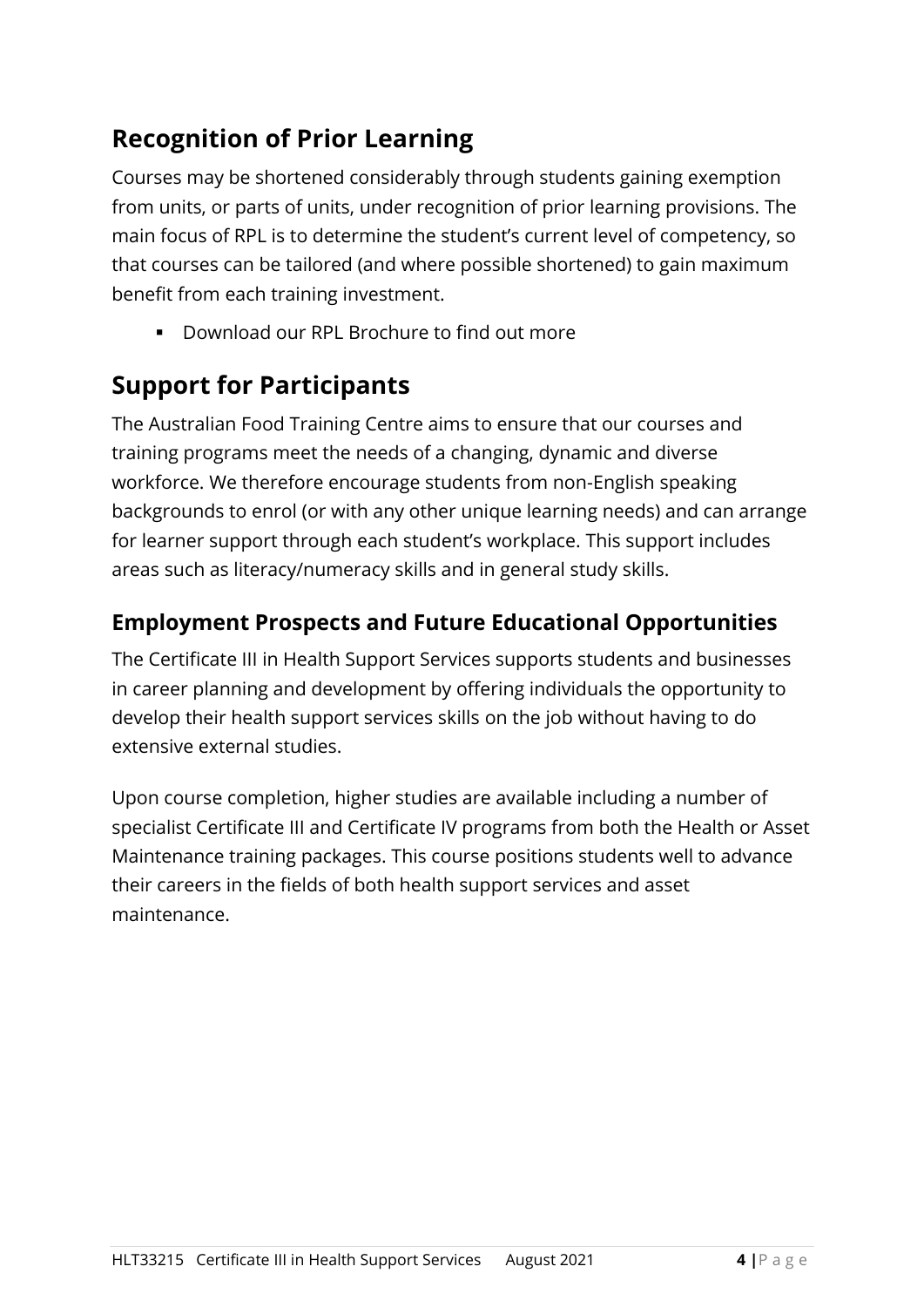### **Course Admission Requirements / Pre-requisites**

There are no pre-requisites for entry to this course, however applicants (employees) will be required to attend an information session and undertake a Basic Skills assessment to confirm they have suitable Language, Literacy and Numeracy skills to cope with the reading, writing and numeracy demands of the qualification. This assessment occurs prior to any offers of course enrolment being given.

#### **Our Fees**

Our services are provided either government funded training schemes and/ or through fee-for-service arrangements.

Download our Course Fees brochure to find out more.

Please contact the Australian Food Training Centre on 08 8288 0288 for any further information you may require.

### **Subsidised Training**

For eligible students, this course is subsidised by the South Australian Government.

Visit www.skills.sa.gov.au for eligibility and subsidy criteria or contact the Skills and Employment Infoline on 1800 673 097 for assistance.

Please contact the Australian Food Training Centre on 08 8288 0288 for any further information you may require.

 $\ddot{\phantom{0}}$